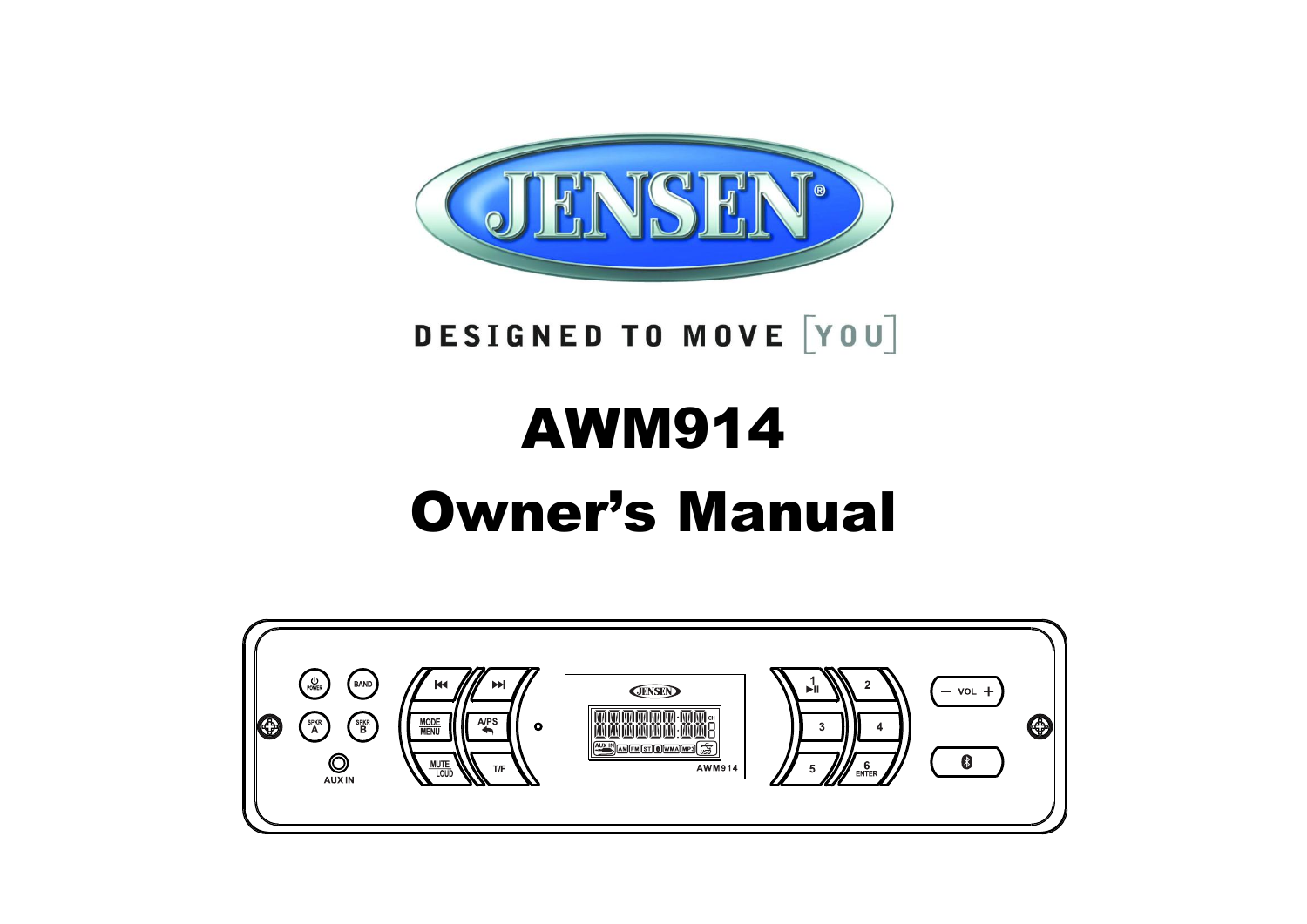

# **Table of Contents**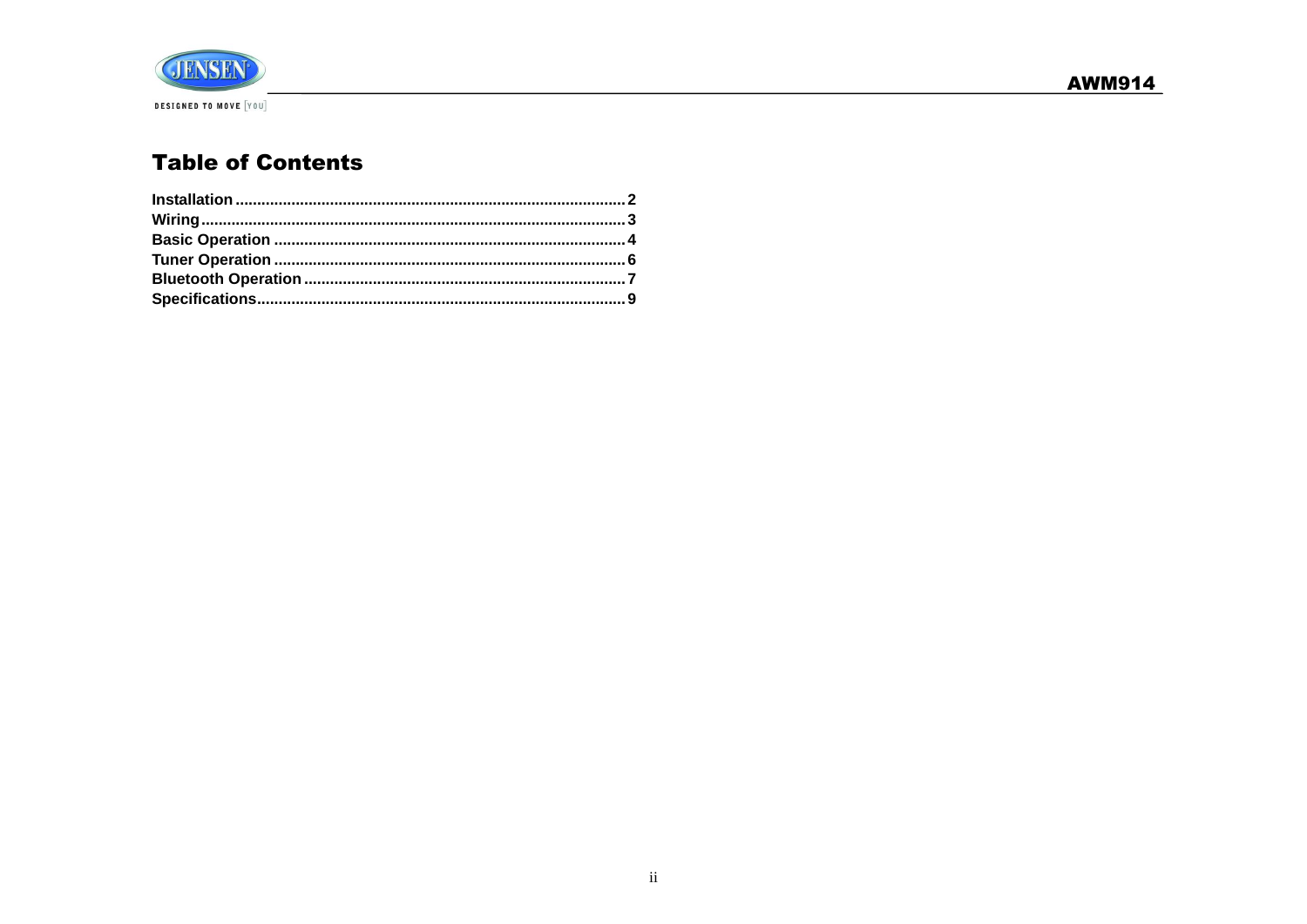

# **Thank You!**

Thank you for choosing a Jensen product. We hope you will find the instructions in this owner's manual clear and easy to follow. If you take a few minutes to look through it, you'll learn how to use all the features of your new Jensen receiver for maximum enjoyment.

# **Features**

Features of the Jensen AWM914 mobile audio system include:

- Backlit Controls and Display
- Electronic AM/FM Tuner
- Bluetooth Ready with A2DP / AVRCP streaming Audio
- Time/Alarm Clock
- Front Aux Audio Input
- 4 Speaker Output (2 zones)

# **Precautions**

• **Use the Proper Power Supply.**

This product is designed to operate with a 12 volt DC, negative ground battery system (the standard system in a North American vehicle).

- **Use Authorized Service Centers.** Do not attempt to disassemble or adjust this precision product; contact a professional for assistance.
- **Avoid Moisture.**

To reduce the risk of fire or electric shock, do not expose this equipment to rain or moisture.

- **Avoid Cleaning Products.** The front of this unit should only be cleaned with a slightly damp cloth. Do not use cleansers.
- **Use Recommended Accessories.** TO REDUCE THE RISK OF FIRE OR ELECTRIC SHOCK AND ANNOYING INTERFERENCE, USE ONLY THE RECOMMENDED ACCESSORIES.

# **Packing List**

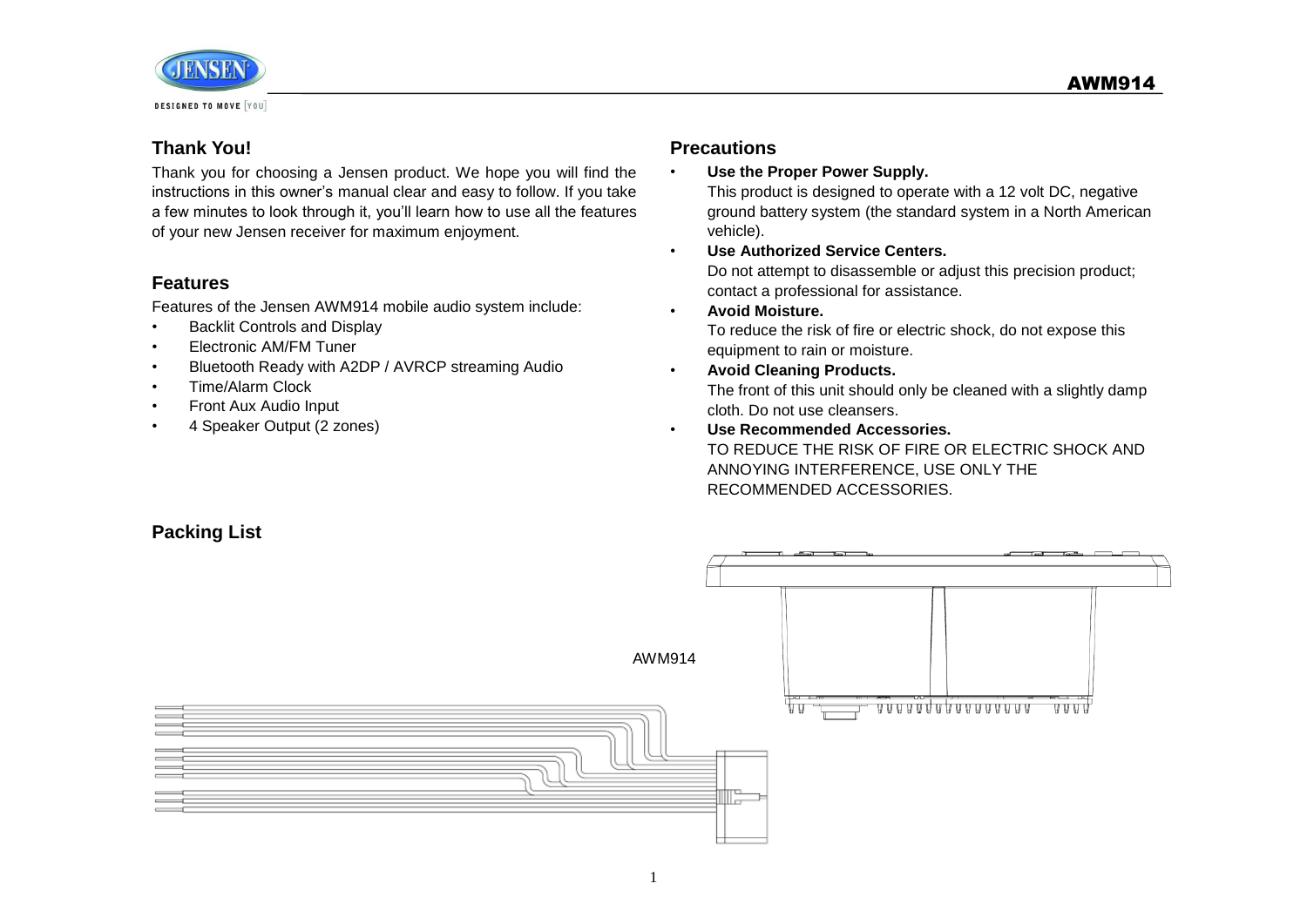

# <span id="page-3-0"></span>INSTALLATION

It's a good idea to read all of the instructions before beginning the installation. We recommend having your JENSEN AWM914 installed by a reputable RV dealership.

#### heaters

- Adjacent to other equipment that radiates heat
- Poorly-ventilated or dusty places
- Moist or humid locations

#### **Preparing the Opening**

**Tools and Supplies**

You will need these tools and supplies to install your AWM914:

- Phillips screwdriver
- Wire cutters and strippers
- Tools to remove existing radio (screwdriver, socket wrench set or other tools)
- Electrical tape
- Crimping tool
- Volt meter/test light
- Crimp connections
- 16 gauge wire for power connections
- 16 18 gauge speaker wire

# **Disconnecting the Battery**

To prevent a short circuit, be sure to turn off the ignition and remove the negative (-) battery cable prior to installation.

*NOTE: If the AWM914 is to be installed in a vehicle equipped with an on-board drive or navigation computer, do not disconnect the battery cable. If the cable is disconnected, the computer memory may be lost. Under these conditions, use extra caution during installation to avoid causing a short circuit.*

# **Select Mounting Location**

Select a mounting location, taking care to avoid the following:

• Places exposed to heat-radiating appliances such as electric

 $-7.134 \pm 0.06$  $R.157 \pm .16$  $4 - P L C S$  $1.858 \pm .06$ MOUNTING SCREWS M3X20 PHILLIPS TYPE ROUND HEAD 2 PLACES .929±.06  $-1.289 \pm .06$  $-9.760 \pm 0.06$ 

Use the mounting hole diagram (below) to measure and cut a mounting hole, and mount the unit using the M3x20mm self-tapping screws.

*NOTE: Before cutting the mounting hole, make sure the area behind the mounting location is clear of wires and fuel, vacuum and or brake lines.*

# **Mounting the Radio**

Route power, speaker and antenna cables through the hole, and connect them to the unit as outlined in the wiring diagram. After ensuring correct connections, test operation.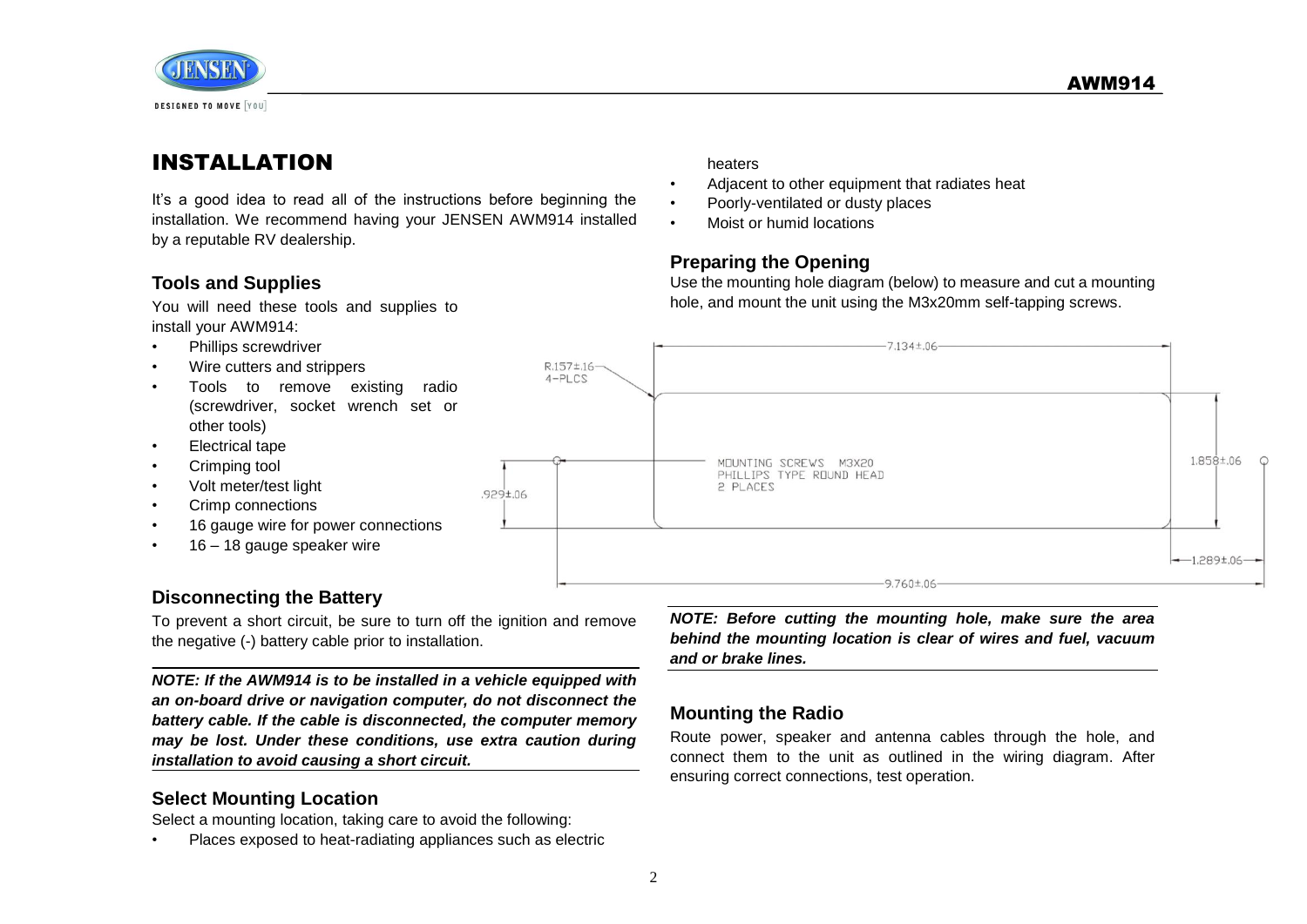



# <span id="page-4-0"></span>WIRING

The wiring diagram depicts all the wiring connections required for proper operation of the unit.

| <b>DETAIL A</b>            |                     |                                  |  |
|----------------------------|---------------------|----------------------------------|--|
| <b>SHOWN FROM PIN VIEW</b> |                     |                                  |  |
| PIN NO.                    | <b>WIRE COLOR</b>   | <b>FUNCTION (Label Contents)</b> |  |
| 1                          | N/A                 | N/A                              |  |
| $\overline{2}$             | N/A                 | N/A                              |  |
| 3                          | N/A                 | N/A                              |  |
| 4                          | N/A                 | N/A                              |  |
| 5                          | N/A                 | N/A                              |  |
| 6                          | <b>GRAY</b>         | $RIGHT(A)$ SPEAKER $(+)$         |  |
| 7                          | <b>GRAY/BLACK</b>   | RIGHT(A) SPEAKER(-)              |  |
| 8                          | N/A                 | N/A                              |  |
| 9                          | <b>WHITE/BLACK</b>  | LEFT(A) SPEAKER(-)               |  |
| 10                         | <b>WHITE</b>        | LEFT(A) SPEAKER(+)               |  |
| 11                         | N/A                 | N/A                              |  |
| 12                         | N/A                 | N/A                              |  |
| 13                         | N/A                 | N/A                              |  |
| 14                         | <b>BLUE</b>         | AMP/REMOTE(+12VDC 100MA)         |  |
| 15                         | RED                 | +12VDC SWITCHED                  |  |
| 16                         | <b>BLACK</b>        | <b>GROUND</b>                    |  |
| 17                         | <b>VIOLET</b>       | RIGHT(B) SPEAKER(+)              |  |
| 18                         | <b>VIOLET/BLACK</b> | RIGHT(B) SPEAKER(-)              |  |
| 19                         | LIGHT GREEN/BLACK   | LEFT(B) SPEAKER(-)               |  |
| 20                         | <b>LIGHT GREEN</b>  | LEFT(B) SPEAKER(+)               |  |



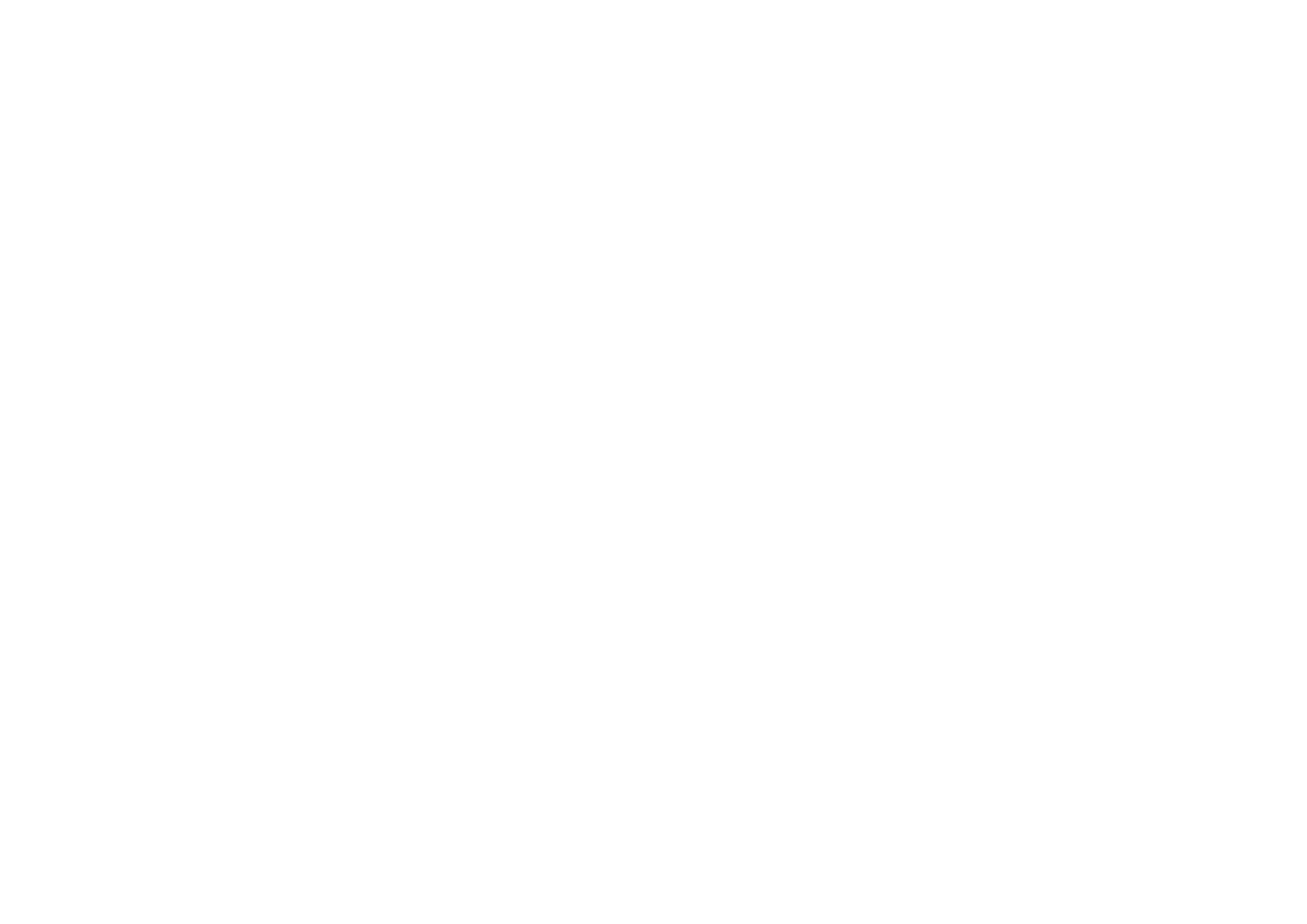

#### *Sleep Mode*

• Sleep: The Sleep Timer will automatically turn off the AWM914 in the designated number of minutes. To set the Sleep Time, press **VOL +/-** repeatedly to change the sleep time from 0(off), 15, 30 or 60 minutes.

#### *Setting the alarm*

- Alarm ON/OFF: Press **VOL** +/- to turn on and off the alarm. The "ALARM" icon will show on the display.
- Alarm Hour: The number representing the hours will flash. Press **VOL** +/- to adjust the alarm hour.
- Alarm MIN: The number representing the minutes will flash. Press **VOL** +/- to adjust the alarm minute.

#### *Reset*

• RESET: Press **6/ENTER** button (11) to reset to factory default settings. Display will show "OK" when Reset is accomplished. This function will time out after 5 seconds of inactivity and the unit will resume normal operation.

#### **Mute / Loudness**

Press the **MUTE/LOUD** button (13) to silence the audio output in tuner, Bluetooth or auxiliary/input mode. Press again to restore the previous volume level. Press and hold the **MUTE/LOUD** button to toggle the Loudness function on/off. Display will show "LOUD" when on.

#### **Auxiliary Input Function**

Press the **MODE/MENU** button (7) to directly access auxiliary input modes from any other mode when a portable audio device is connected to the unit. To connect a portable audio device, insert a standard 3.5 mm (audio line output or headphone output from your portable CD / MP3 / iPod or other media player) into the **AUX IN**  connector (6) on the front of the unit. Display will show **RUK TN** 图:" when on.

#### **Auxiliary Input Connector**

Connect the device to the **AUX IN** connector (6) on the front panel, and then press **MODE/MENU** to switch to auxiliary input mode.



# **Clock Display**

Press the **T/F** button (12) to alternate the display between Playback mode and clock time while in Tuner, Bluetooth or auxiliary input mode.

# **Clock Setup**

Press and hold the **T/F** button (12) to access Clock Setup mode. The number representing the hours will flash. Press **VOL** +/- buttons to adjust the hour. Press **T/F** again briefly and the number representing the minutes will flash. Press the **VOL** +/- buttons to adjust the minutes. The new time will be saved 5 seconds after the last adjustment is made.

#### **Speaker Output**

The two speaker output buttons (5) (**SPEAKER A** and **SPEAKER B**) control speaker output from the radio. Press any of the two buttons to turn the corresponding speaker sets on or off.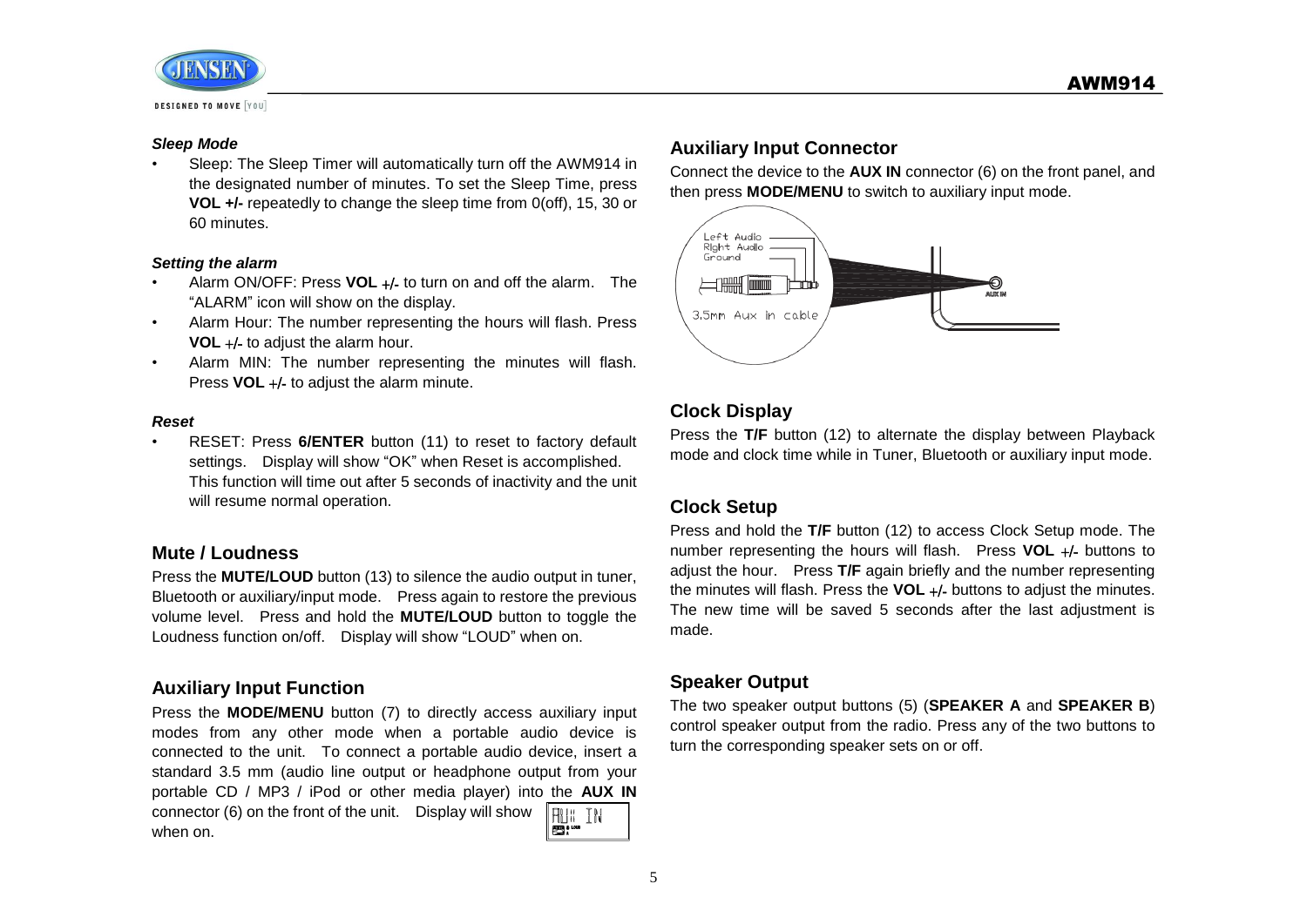



# <span id="page-7-0"></span>TUNER OPERATION

#### **Select a Band**

Press **BAND** (3) to change between three FM bands (FM1, FM2 and FM3) and two AM bands (AM1 and AM2).

#### **Tuning**

#### *Manual Tuning*

Press the **tune up** (1) **or tune down** (2) buttons to tune the frequency one step higher or lower. Press and hold to seek tune to next strong station.

#### **Preset Stations**

#### *Store Preset Stations*

Six numbered preset buttons store and recall stations for each AM and FM band. To store a station, select a band (if needed), then select a station. Hold a preset button for one second.

The current station will be stored, and the corresponding preset number will appear in the display.

#### *Recall Preset Stations*

To recall a station, select a band (if needed). Press a preset button momentarily, and the unit will tune to the corresponding stored station.

# **Automatic Store / Preset Scan (A / PS)**

#### *Automatically Stores*

Press and hold the **A/PS** button (8) for more than one second, and the unit will automatically scan for and store six strong stations for all bands. To stop this function before the automatic storing is complete, press **A/PS** again.

#### *Preset Scan*

Press **A/PS** to scan all preset stations in the current band. The unit will play each station for five seconds before moving on to the next station. To stop this function and play the current station, press the **A/PS** button again.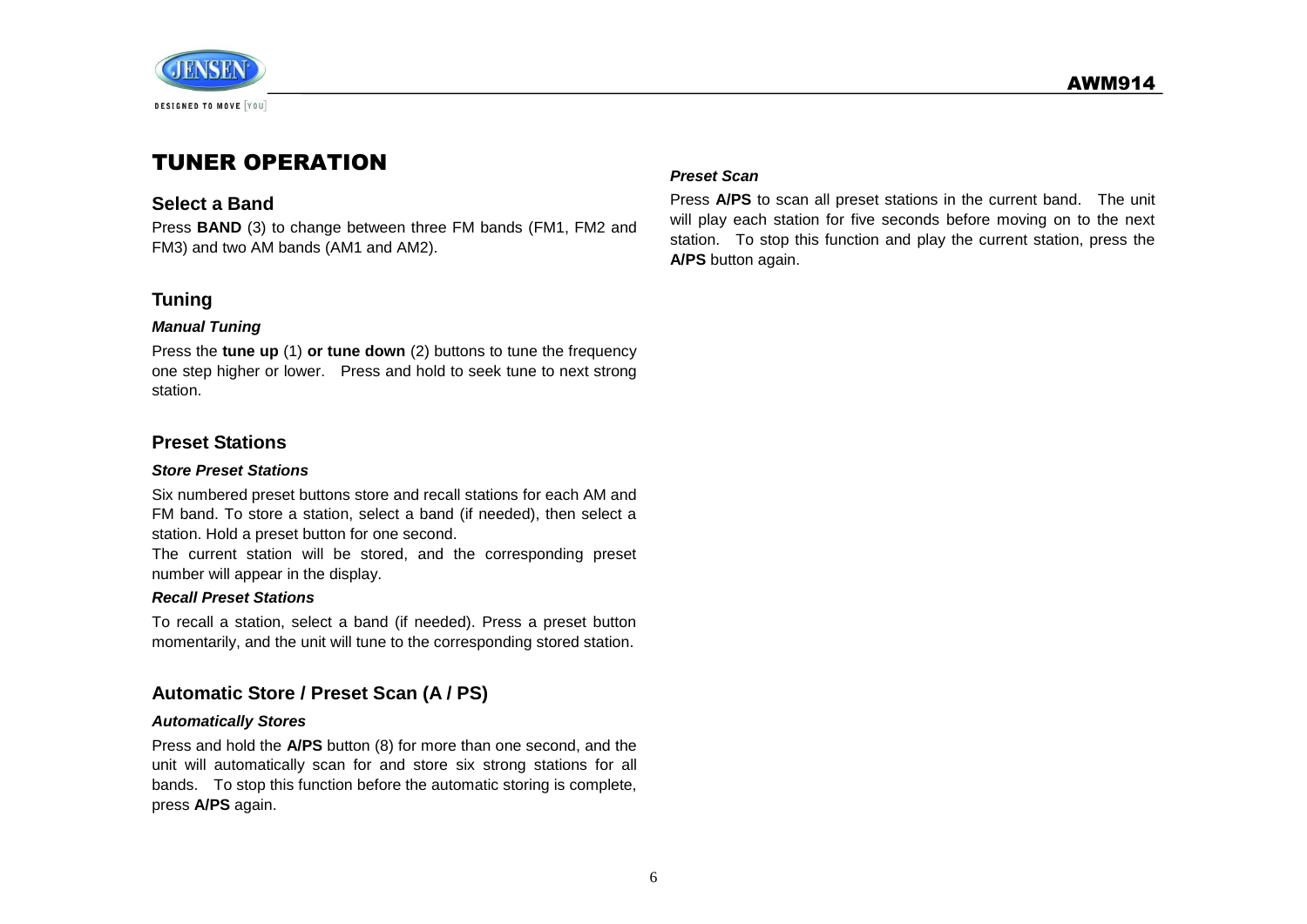

# <span id="page-8-0"></span>BLUETOOTH OPERATION

The AWM914 includes built-in Bluetooth technology that allows you to connect this head unit to Bluetooth devices for streaming audio playback.

#### **About Bluetooth Technology**

Bluetooth is a short-range wireless radio connectivity technology developed as a cable replacement for various electronic devices. Bluetooth operates in 2.4 GHz frequency range and transmits voice and data at speeds up to 1 megabit per second. Bluetooth was launched by a special interest group (SIG) comprised of Ericsson Inc., Intel Corp., Nokia Corp., Toshiba and IBM in 1998, and it is currently developed by nearly 2,000 companies worldwide. The Bluetooth word mark and logos are owned by the Bluetooth SIG, Inc. and any use of such marks is under license. Other trademarks and trade names are those of their respective owners.

#### **Pairing a Bluetooth Device**

Before you begin, consult the owner's manual for the Bluetooth device you want to pair.

- 1. Make sure the device you want to pair is on and ready to receive a signal from the AWM914. To begin pairing, *press and hold* the **D** button (10). The unit will automatically attempt to pair to available devices. When pairing with a smartphone, the AWM914 becomes "discoverable" by your smartphone and can be paired using the phone menu.
- 2. When the Bluetooth device has completed its search, the mobile phone will display the Bluetooth device name (AWM914).
- 3. Select AWM914.
- 4. Enter the pairing password (0000), if requested.
- 5. If successful, the unit will display "PAIR OK".

After connecting successfully, you are able to listen to music stored on your Bluetooth enabled device through the radio.

# **BT Audio (A2DP)**

The A2DP music is available for Bluetooth enabled phones when the phone is connected. To access Bluetooth mode and play songs stored on your phone, press the  $\bullet$  button (10). While in BT mode  $\bullet$ , the "BT AUDIO" is displayed on the LCD.

#### *Selecting Tracks*

During playback, press the **tune up >>|** (1) **or tune down |<<** (2) to play the previous or next track.

#### *Pausing Playback*

During playback, press the **number button 1/** to pause the BT AUDIO player. Press **number button 1/** again to resume playback. If you change to another mode, the mobile phone audio will pause. Press the **B** button (10) to return to BT mode and resume mobile phone audio playback.

*NOTE: If a Bluetooth device is disconnected due to the power being turned off or if the device is disconnected inadvertently, the unit will automatically search for the matching BT mobile phone when the power is restored.* 

# **Bluetooth Menu Options**

- 1. Press the **B**button (10) to enter menu adjustment mode.
- 2. With "Device" displayed, press the **VOL** +/- (9) buttons to select.
- 3. Press the **VOL** +/- buttons to view paired BT devices and press **6/ENTER** button (11) to select.
- 4. Once a device is selected, press the **VOL** +/- buttons to choose one of the following options: connect/disconnect, lock/unlock or delete (delete displays only if the device is not connected).
	- LOCK/UNLOCK: The AWM914 can store up to 5 devices for BT connection. The devices are stored in FIFO (First In First Out) order.

To prevent a device from being bumped from the list when more than 5 devices are used, you must lock the device.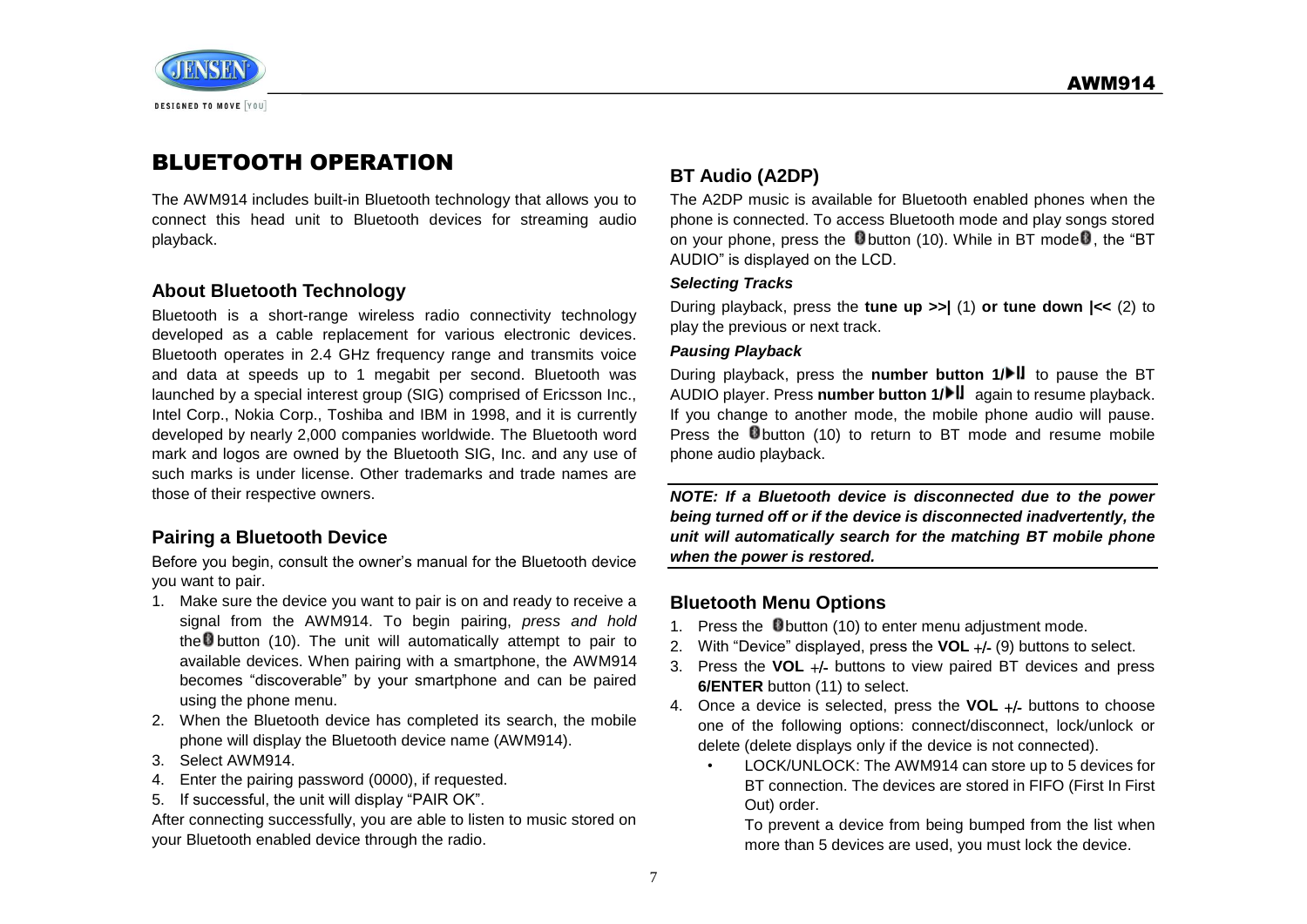

To Lock/Unlock a device, press the **6/ENTER** button.

- DISCONNECT: To disconnect a paired device, press the **6/ENTER** button to temporarily remove the BT link. The link can be re-established through your phone menu by selecting the AWM914 for connection.
- DELETE: To delete a device from the list, press the **6/ENTER** button.
- 5. Press the **6/ENTER** button to enter.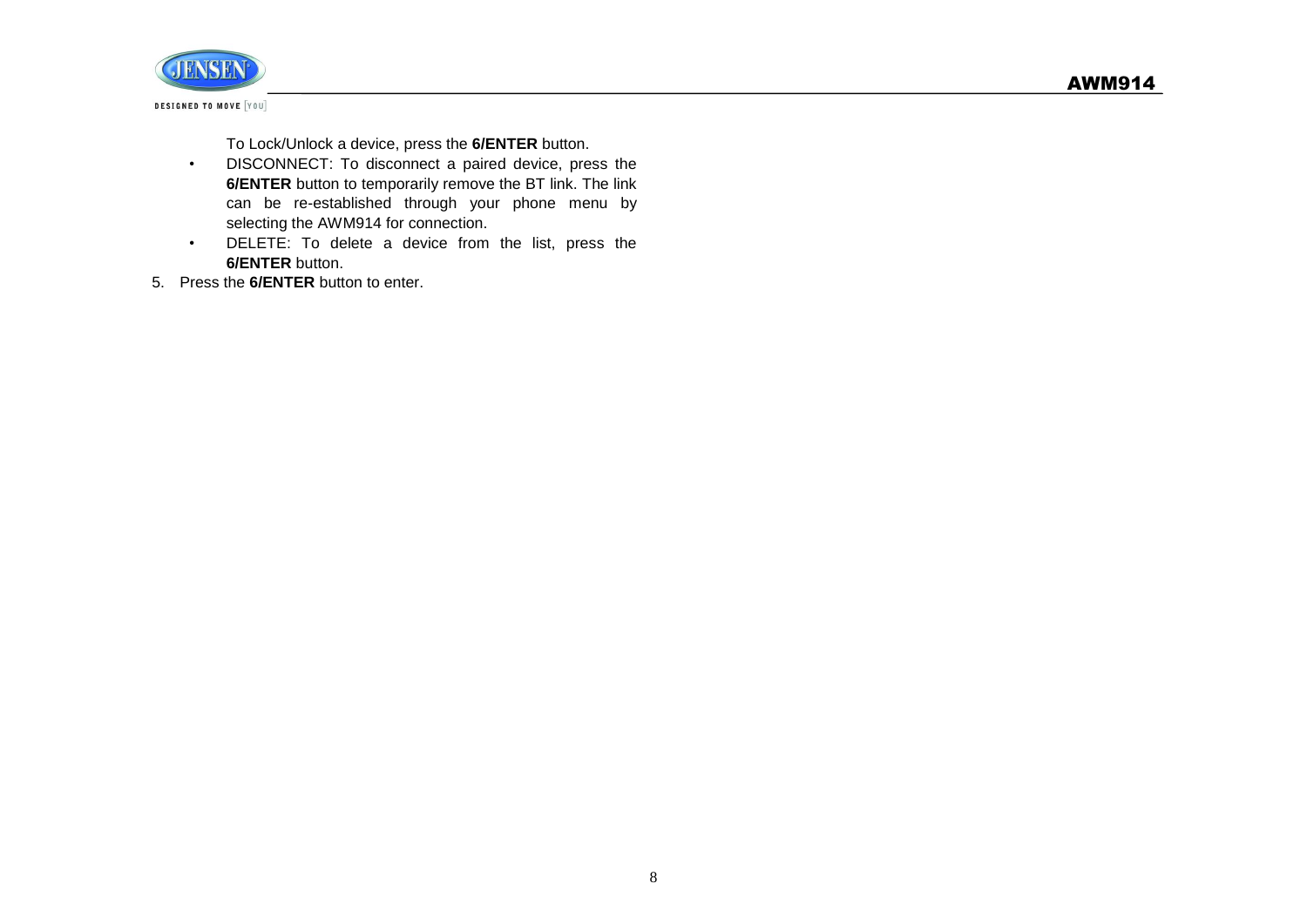



# <span id="page-10-0"></span>SPECIFICATIONS

#### *General*

| Power Supply Requirements. DC 12 Volts, Negative Ground |
|---------------------------------------------------------|
|                                                         |
|                                                         |
|                                                         |
|                                                         |

#### *FM Tuner*

#### *AM Tuner*

#### *Amplifier*

| Specifications subject to change without notice. |                    |  |
|--------------------------------------------------|--------------------|--|
|                                                  |                    |  |
|                                                  | 4 Ohm Load Minimum |  |
|                                                  |                    |  |
|                                                  |                    |  |

**FCC Warnings**

This device complies with Part 15 of the FCC Rules. Operation is subject to the following two conditions:

- (1) This device may not cause harmful interference, and
- (2) This device must accept any interference received, including interference that may cause undesired operation.

**Changes or modifications not expressly approved by the party responsible for compliance could void the user's authority to operate the equipment.**

**NOTE: THE MANUFACTURER IS NOT RESPONSIBLE FOR ANY RADIO OR TV INTERFERENCE CAUSED BY UNAUTHORIZED MODIFICATIONS TO THIS EQUIPMENT. SUCH MODIFICATIONS COULD VOID THE USER'S AUTHORITY TO OPERATE THE EQUIPMENT.**